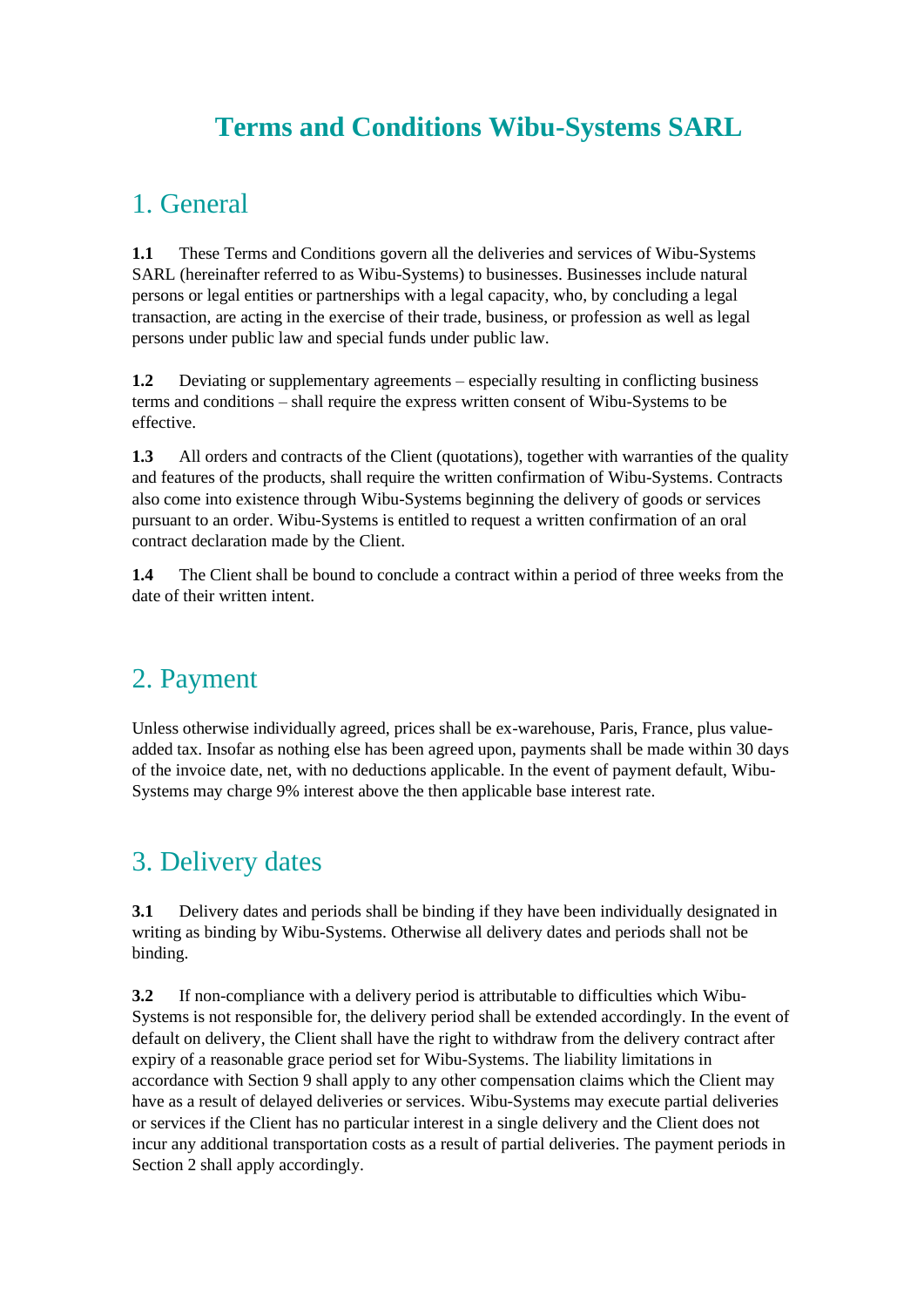#### 4. Transfer of risk

The risk shall pass to the Client upon the dispatch of goods by Wibu-Systems.

### 5. Reservation of title

**5.1** Wibu-Systems shall retain title to the goods pending full and complete settlement of the contractual claims or, in the case of a current business relationship, of all claims from the current relationship. If the Client fulfills their payment obligations to Wibu-Systems and is abiding by the software license terms (Sections 10 and 11), it may resell and/or process goods under reservation of title in the ordinary course of business.

**5.2** Any processing by the Client of products supplied by Wibu-Systems shall be made on behalf of Wibu-Systems. Retention of title shall also apply to the full value of goods which are the result of processing, mixing or combining Wibu-Systems goods, whereby Wibu-Systems shall be deemed the manufacturer.

**5.3** In the event that the retention of title of third parties still persists when Wibu-Systems goods are processed, mixed or combined with the goods of these third parties, Wibu-Systems shall acquire co-ownership of such processed, mixed or combined goods in proportion to their value. In all other respects, the newly created goods are subject to the same terms as goods supplied under retention of title. Claims which arise against third parties from the resale of goods or products shall herewith be assigned to Wibu-Systems by the Client as a security either in their entirety or to the amount of Wibu-Systems' proportional ownership. Wibu-Systems and the Client are both authorized to collect any claims, subject to revocation by Wibu-Systems. Wibu-Systems agrees not to collect these claims as long as the Client complies with their payment obligations towards Wibu-Systems, is not in default of payment, no application to open insolvency proceedings has been filed, and the Client 's financial position is deemed stable. However, if any of these cases exist, Wibu-Systems may demand that the Client discloses all assigned claims and associated debtors to Wibu-Systems, that it provides all the necessary information required for collection, that it hands over related documents, and it notifies their debtors of the assignment.

**5.4** Pledges or transfers by way of security shall not be permitted. In the event of access by third parties to the goods subject to the retention of title, the Client shall draw attention to the ownership of Wibu-Systems and shall inform Wibu-Systems in writing without undue delay. In the event of conduct in breach of contract by the Client, in particular in the event of nonpayment of the due purchase price or the due lease rent, Wibu-Systems may withdraw from the contract in accordance with the statutory provisions and demand the surrender of the goods. The demand for the surrender of goods does not simultaneously imply withdrawal from the contract;  $\Box$  rather Wibu-Systems may demand the surrender of the goods only, while reserving the right to withdraw from the contract. In the event that the Client does not pay the due purchase price, Wibu-Systems may only assert these rights if Wibu-Systems has previously set the Client a reasonable period for payment to no avail or if setting such a time limit is unnecessary according to the statutory provisions. If the realizable value of the securities exceeds Wibu-Systems' claims by more than 10%, Wibu-Systems shall, at the Client's written request, release securities.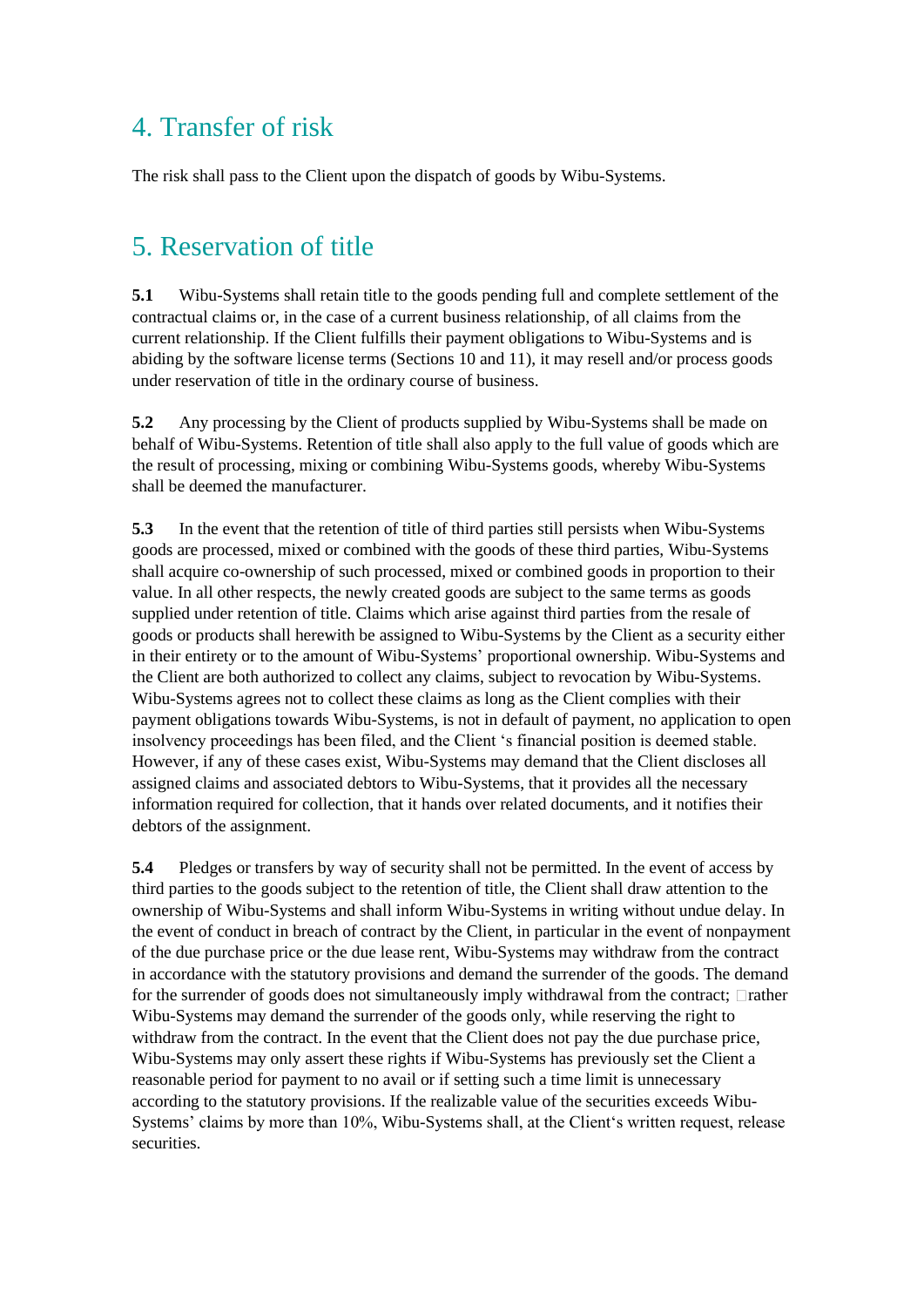## 6. Obligation to examine and report defects

The Client shall examine the delivery immediately or latest within 14 working days. Any defects which are ascertained (at any time) shall be reported by the Client to Wibu-Systems by registered mail. This also applies to lease agreements. Defect complaints must include an as detailed description of the alleged defect as possible. In the event of a breach of the duty to examine and report defects, the delivery shall be considered approved as far as the defects are concerned.

# 7. Warranty

**7.1** Wibu-Systems guarantees that its products are free of defects at the time of the transfer of risk. Wibu-Systems guarantees in particular that the software conforms to the specifications set out by Wibu-Systems in the relevant program documentation. Freedom from defects means practical suitability. Defect claims do not exist if there are only insignificant deviations from the agreed or assumed quality and features, or if there is only an insignificant impairment of usability. Product descriptions shall not be considered a warranty of the quality and features of the products. In the event of software leased within the scope of software subscriptions, Wibu-Systems grants the use of the software during the lease period.

**7.2** The Client has sufficient opportunity for testing the software in operation before conclusion of the contract.

**7.3** If the supplied hardware is defective, Wibu-Systems may, at its discretion, repair the defect or offer replacement hardware, also repeatedly, depending on the type of defect. Defects to the software (or firmware) may, at the discretion of Wibu-Systems, be rectified by supplying improved software, or by indicating how to fix the defect or suggesting a workaround. Several attempts at rectification are allowed depending on the type of defect. The Client shall install new versions of the software on their own.

**7.4** The Client shall grant Wibu-Systems a reasonable period of time to remedy the defect. A period of less than two weeks is only appropriate in cases of particular urgency.

**7.5** The Client shall assist the rectification of the defect e.g. by providing a written description of the defect, assisting the identification of the defect's cause, or providing testing materials and access to the Client's devices. Wibu-Systems has the right to refuse rectification of the defect if such assistance is not provided or insufficient.

**7.6** If the defect cannot eventually be remedied, or if, in an individual case, the Client cannot be reasonably expected to accept the repair, the Client may, at their discretion, withdraw from the contract (withdrawal), or demand a reduction in the purchase price (price reduction), and demand compensation instead of performance – within the limits of Section 9.

**7.7** The warranties shall lapse if a defect is the result of the Client or a third party modifying or incorrectly using or repairing the products without the consent of Wibu-Systems, or if the Client or a third party has not installed, operated or maintained the products in accordance with the guidelines of Wibu-Systems, unless the Client provides proof that these conditions did not cause the defect.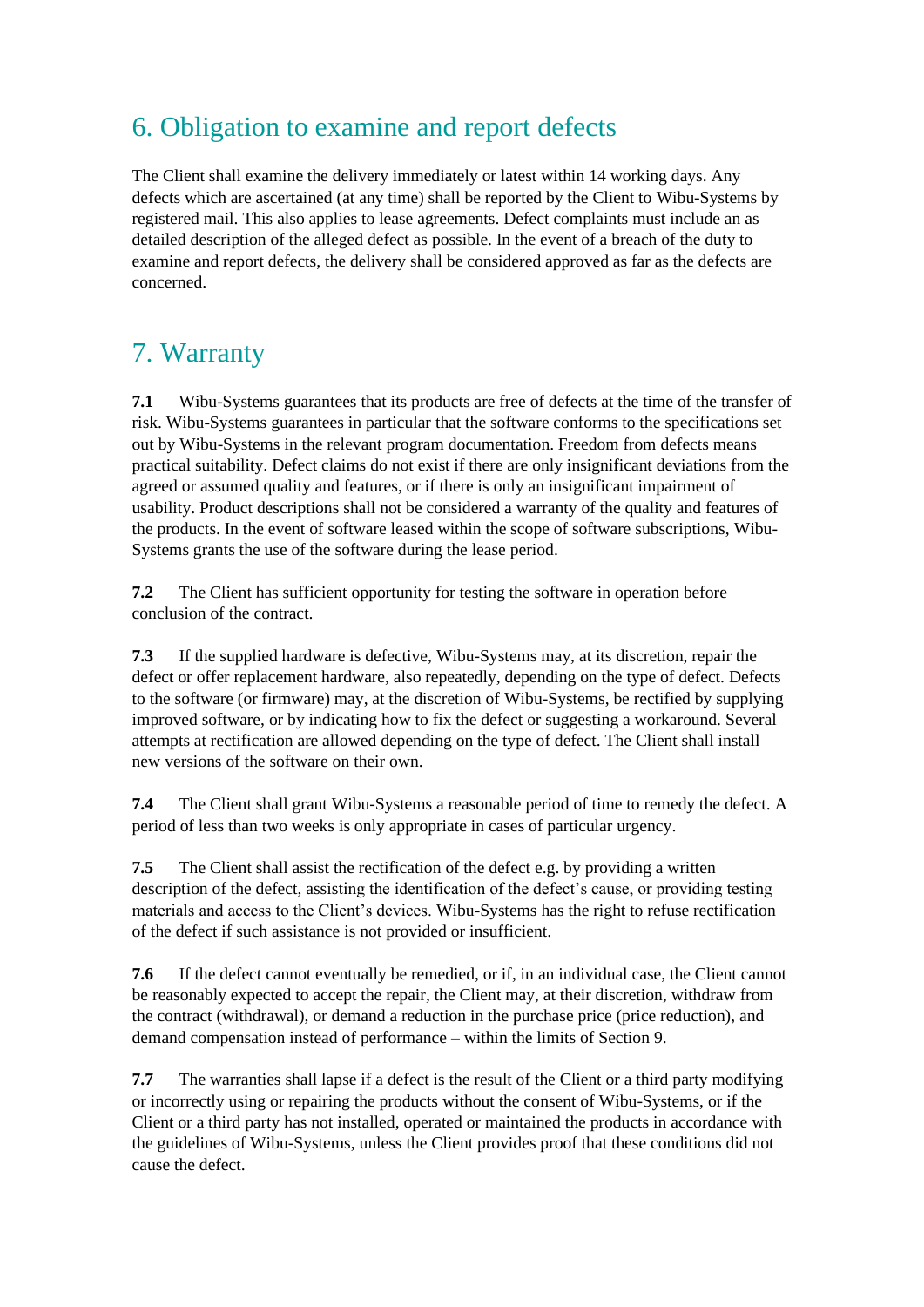**7.8** The limitation period shall be in the case of material defects, three years; in the case of claims based on defects of title, two years if the defect of title does not lie in a right of a third party on the basis of which the third party can demand the return of the products or the cessation of their use; in the case of claims for damages or reimbursement of futile expenses not based on material defects or defects of title, two years; the period shall commence at the time at which the Client became aware of the circumstances giving rise to the claim or should have become aware thereof without gross negligence.

**7.9** The limitation period shall commence at the latest upon expiry of the maximum periods stipulated by law. In the event of intent, gross negligence, injury to life, body or health, within the scope of legally prescribed strict liability (e.g. under the Product Liability Act), within the scope of a guarantee assumed by Wibu-Systems and in the event of fraudulently concealed defects, Section 7.8 shall not apply.

# 8. Intellectual property rights and copyrights of third parties, Wibu-Systems reference list

**8.1** Wibu-Systems guarantees that the supplied product is free from intellectual property rights and copyrights of a third party that preclude the contractual granting of rights to the Client. In the event of claims being made against a contract partner as a result of the infringement of such rights, the one contract partner will inform the other partner in writing and without undue delay.

**8.2** If the product nevertheless infringes an intellectual property right or a copyright of a third party, Wibu-Systems shall have the right, at its discretion and at its expense, to modify or replace the supplied product so that it no longer infringes any third party rights but still continues to function as contractually agreed, or obtain user rights for the Client by concluding a license agreement. If Wibu-Systems fails to do so within a reasonable period of time, the Client may withdraw from the contract or demand a reduction in the purchase price and demand compensation - within the limits of Section 9.

**8.3** In the event of a breach of rights by products from other manufacturers supplied by Wibu-Systems, Wibu-Systems shall, at its discretion, make claims against the manufacturer and upstream suppliers for the account of the Client or assign the claims to the Client. In these cases, claims against Wibu-Systems in accordance with Section 8 only exist if legal enforcement of claims against the manufacturer and upstream suppliers was unsuccessful or is futile, for example, due to insolvency.

**8.4** The Client shall consent to Wibu-Systems including it in its reference list or other communications material and publicizing in other ways its business relationship with the Client. This includes using the Client's distinctive trademarks, in particular their word mark, pictorial mark, combined word-picture for this purpose. The Client will comply with Wibu-Systems' request to supply printable digital templates of their distinctive marks. The Client may revoke their consent at any time in writing.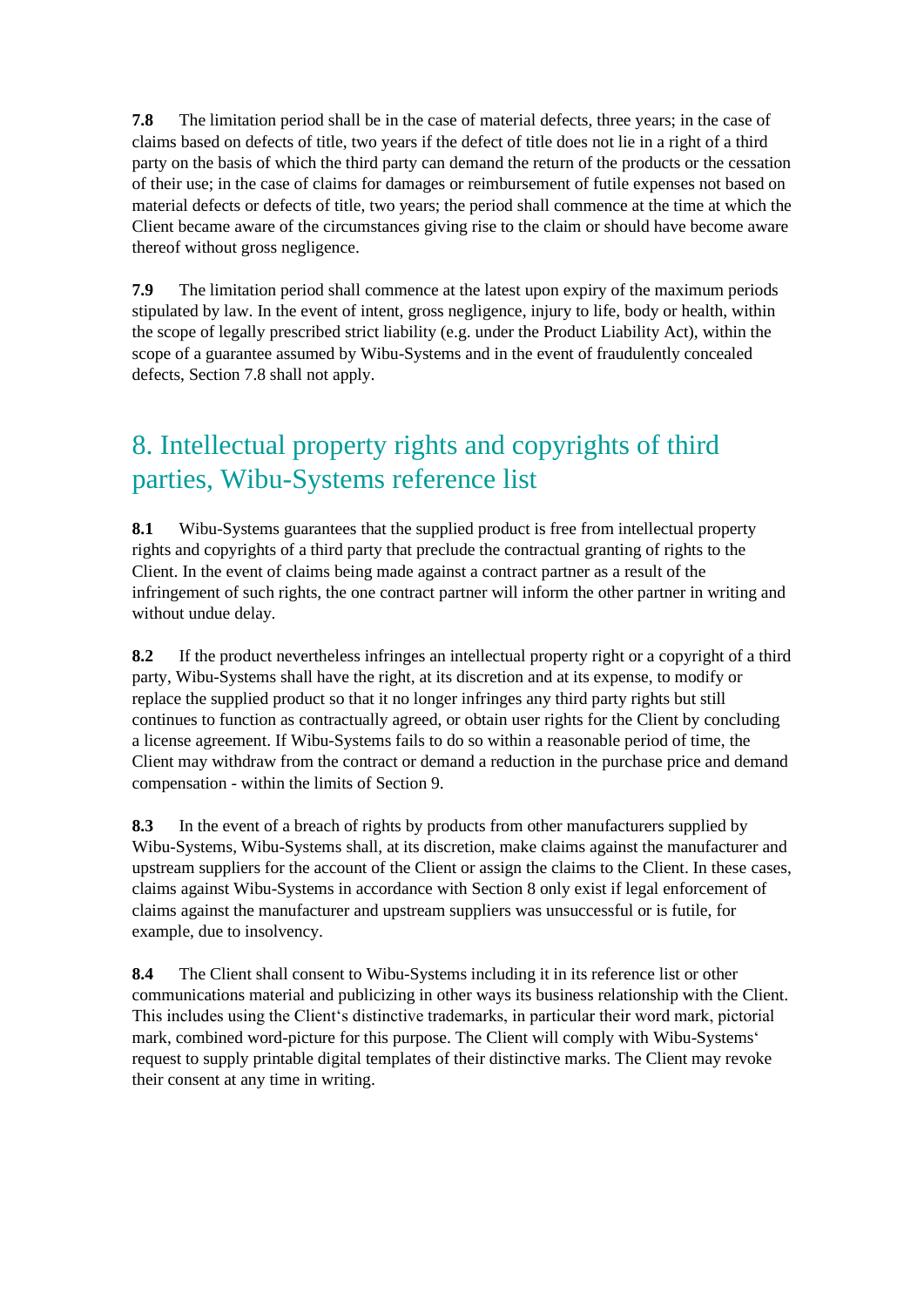### 9. Liability

**9.1** Subject to applicable statutory regulations, Wibu-Systems shall be liable without limitation for losses arising through willful intent, or in case of liability in accordance with the French Product Liability Act, or in case of fraudulent concealment of a defect, or in cases where Wibu-Systems has accepted a warranty for the quality and features of the item, or in case of losses arising from injuries caused to life, body or health. In the event of gross negligence, liability shall be limited to the typical damage foreseeable at the time of conclusion of the contract.

**9.2** In all other respects, Wibu-Systems shall only be liable for the culpable violation of essential contractual obligations for damage typical of the contract. Essential contractual obligations are obligations that protect the Client's essential contractual legal position as inherent in the nature of the contract; essential contractual obligations are also obligations whose fulfillment enables proper execution of the contract in the first place and whose fulfillment the Client has regularly trusted in and may trust in.

**9.3** Additional contractual and tortious claims for damages or reimbursement of expenses shall be excluded.

**9.4** Insofar as Wibu-Systems' liability is excluded or limited, this shall also apply to the personal liability of Wibu-Systems' employees, representatives, and vicarious agents.

**9.5** Liability for loss of data shall be limited to the typical costs which would have been incurred if a regular data backup, appropriate to the level of risk, had been performed.

### 10. License terms and conditions

**10.1** The Client shall be granted a simple, non-exclusive and non-transferrable right to use the object code of Wibu-Systems software and of third-party software (software developed by a software vendor independent of Wibu-Systems) for internal use. This right of use does not confer any other rights in the software. Wibu-Systems shall reserve all distribution, exhibition, demonstration, performance, and publication rights to the software. The same shall apply to the processing and reproduction rights unless agreed otherwise. Section 11 applies for products acquired by the Client for their contractually agreed transfer to third parties. Section 12 shall apply to products which the Client obtains within the scope of a software subscription.

**10.2** Wibu-Systems shall not be obliged to make the source code available to the Client. The Client is permitted to allow his customers to modify the Wibu-Systems software for the customer's own use and to reverse engineer that software to debug these changes, whereas the Client and his customer are prohibited from passing on to third parties any work results obtained from such reverse engineering. The Client and his customer shall also be prohibited from passing on modified versions of the Wibu-Systems software. The Client shall amend his contracts with his customers in accordance with these permissions and restrictions. Warranty claims against Wibu-Systems shall be excluded, unless the Client proves that the defect already existed in the original version of the software.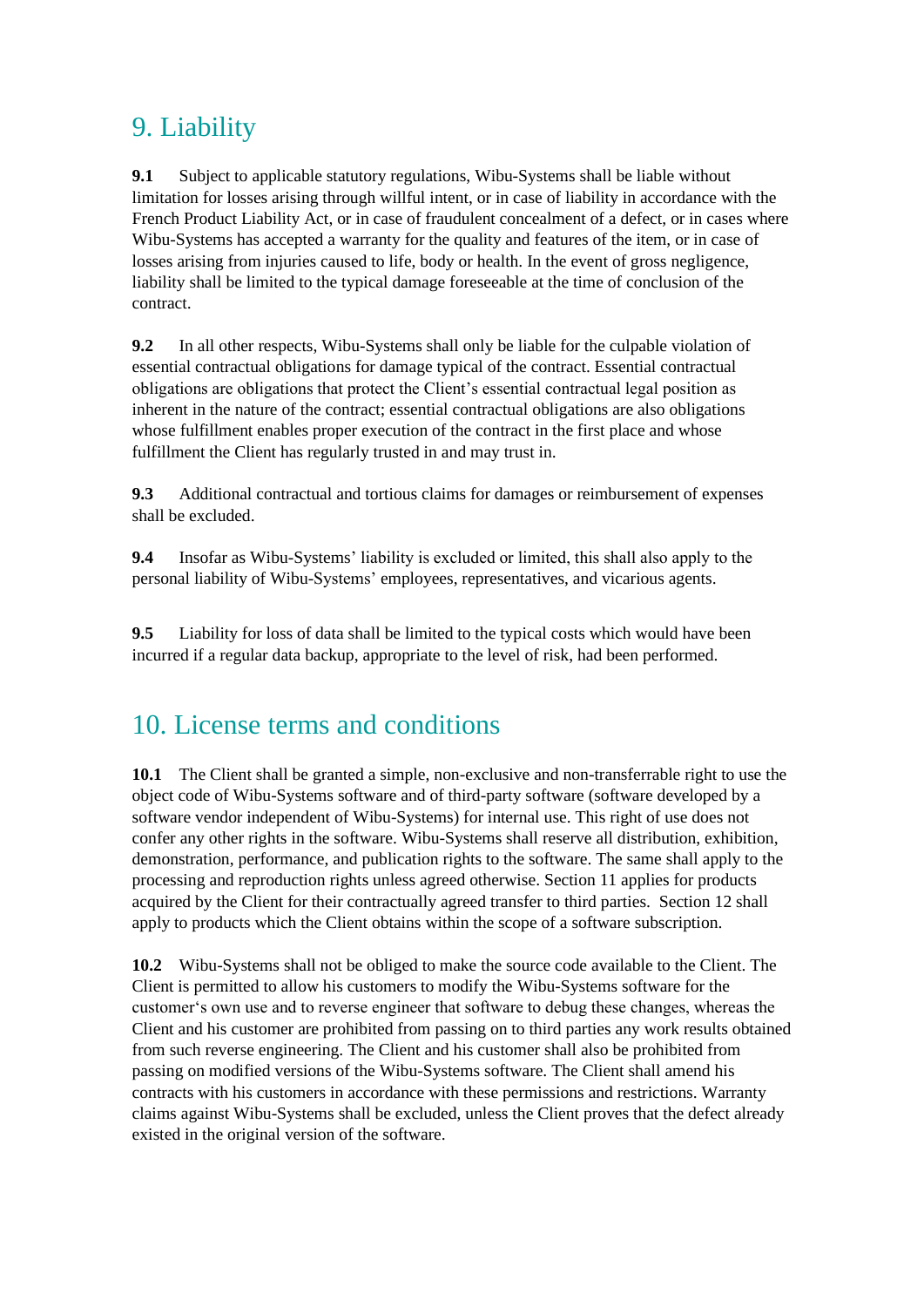**10.3** Reproduction of software and the accompanying material stored on data storage media, e.g. its reproduction to electromagnetic, optoelectronic, or any other data storage medium, is prohibited. Exceptions to the aforesaid are the one-off installation of the software from the data storage medium to the hard disk, and the downloading or printing of data from the running application for internal use only. The ban on reproduction does not apply to the creation of backup copies for internal use for the sole purpose of safeguarding the contractually intended use of the software. If the originals contain copyright notices, the Client shall ensure that all copies contain them.

**10.4** If a Wibu-Systems product contains open source software, Wibu-Systems shall state this explicitly, in which case the Client acquires rights of use directly from the copyright holders of the respective open source components and not from Wibu-Systems. The license terms of the open source components replace the aforesaid license terms and apply exclusively. Wibu-Systems shall make these license terms available to the Client upon the Client's request.

# 11. Special terms and conditions for Wibu-Systems runtime software and libraries

Notwithstanding Section 10, when using Wibu-Systems hardware, e.g. WibuBoxes or CmSticks, or the software-based protection CmActLicense or CmCloud, the following license terms shall apply:

**11.1** The Client may integrate the Wibu-Systems software libraries required for the use of Wibu-Systems protection systems into their computer programs or data as described in the relevant manual in order to protect them from unauthorized use or to monitor their usage.

**11.2** The Client may also pass on the integrated Wibu-Systems software libraries to distributors and end users, together with their computer programs and data, and distribute the Wibu-Systems runtime software as part of their protected software. The Client's customers shall have the right to use the Wibu-Systems software libraries and Wibu-Systems runtime software as components of the protected computer programs and data according to the provisions.

**11.3** Before passing on the Wibu-Systems software libraries and Wibu-Systems runtime software, the Client is obliged to check that these components function correctly with the protected computer programs and data, and to report any problems to Wibu-Systems without delay.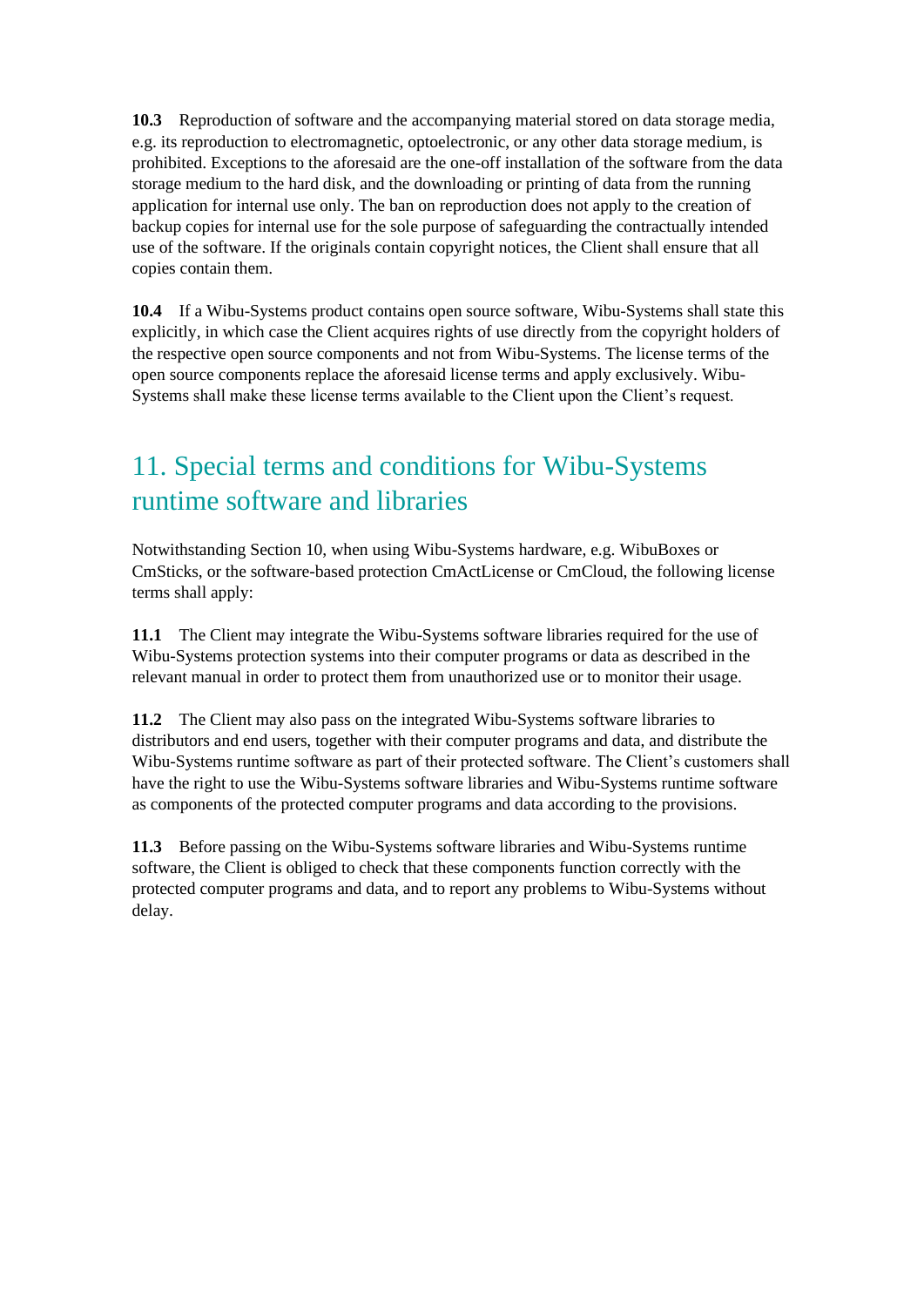# 12. Special terms and provisions for Wibu-Systems software subscriptions

**12.1** The provisions of this section shall apply to software which Wibu-Systems rents to the Client within the framework of a software subscription.

**12.2** Wibu-Systems shall grant the Client the rights of use necessary for the use of the software only for a period of time limited to the duration of the contract.

**12.3** Insofar as Wibu-Systems makes new software versions available to the Client, the rights of use described in Section 12.2 shall only extend to software versions of the software subscription defined in 12.1 which were made available in the calendar year of purchase as well as in the respective previous year. Rights of use already granted to other software versions shall expire.

**12.4** The remuneration for the provision of the Software shall be owed in advance for a year and shall be due 30 days from the date of the invoice.

**12.5** If the Client is in default of payment of the remuneration in whole or in part and does not make payment even after a reminder from Wibu-Systems, the Client's rights to use the Software shall be suspended until the remuneration has been paid in full.

**12.6** Either party to the contract may terminate the contract by giving 3 months' notice to the end of the year. In the absence of termination, the contract shall be extended by one year at a time.

**12.7** At the end of the contract, the Client shall return to Wibu-Systems all items provided or assure in writing that they have been deleted, and shall delete or destroy all copies of the software and assure in writing that this has been done.

**12.8** Any declaration in connection with a termination and any other declaration with which the exchange of services or the contract is terminated or the termination is prepared shall require the written form in accordance with the law in order to be effective.

**12.9** Wibu-Systems shall furthermore adjust the prices to be paid on the basis of this contract at its reasonable discretion to the development of the costs which are decisive for the price calculation. Price increases shall only become effective at the end of a year and only if Wibu-Systems announces them with a notice period of three months. In the event of a price increase, the Client may also terminate before the expiry of the minimum term of this contract.

# 13. Export regulations and customs clearance

Insofar as the products are exported, the Client shall observe French export regulations and shall draw the attention of its customers to the fact that French export regulations apply in the event of export. If, at the Client's's request, deliveries are exported with duty unpaid, the Client shall be liable to Wibu-Systems for any subsequent Customs and Excise duties.